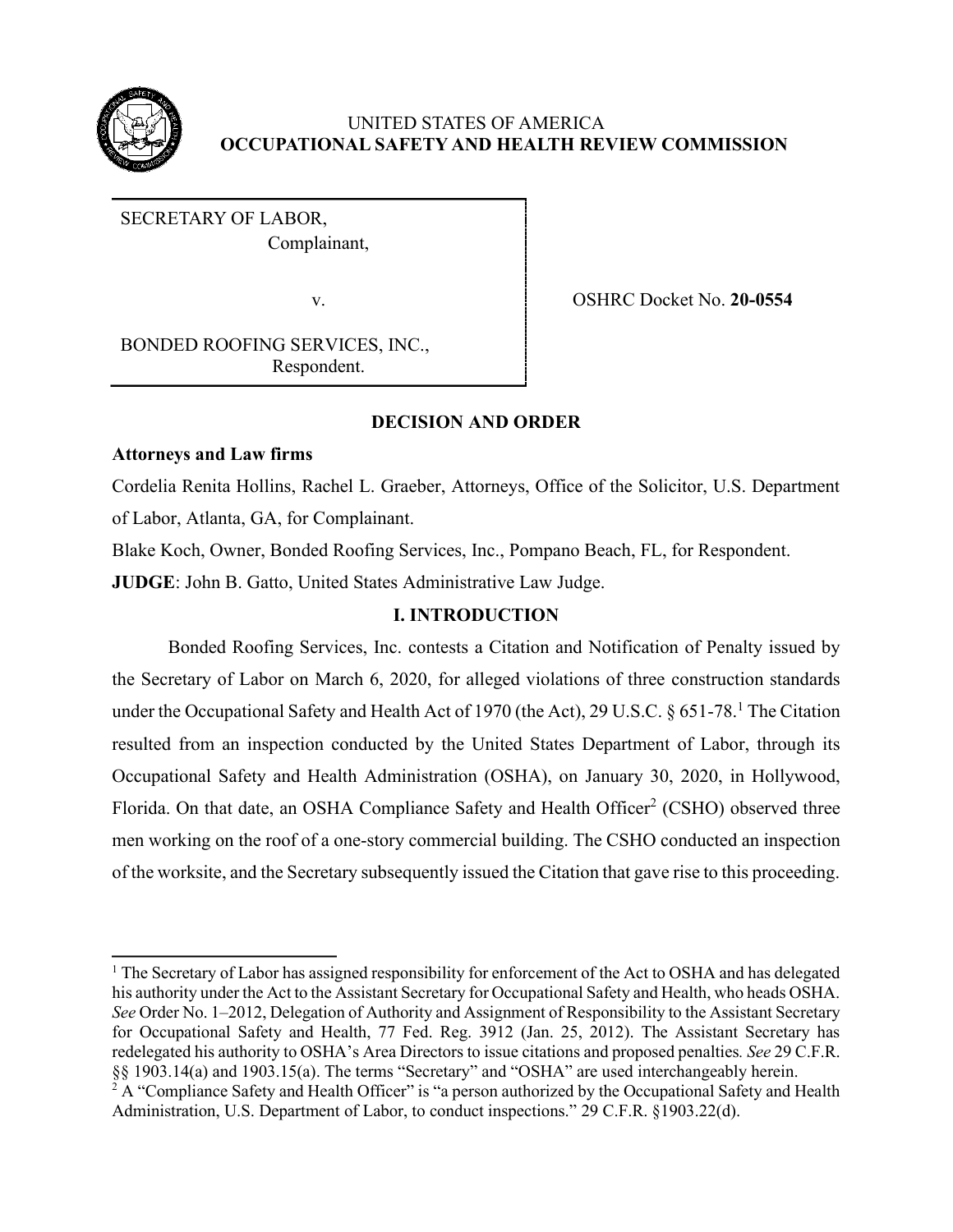Item 1 of the Citation alleges a serious<sup>3</sup> violation of 29 C.F.R. § 1926.102(a)(1) for failing to ensure that an employee using a pneumatic nail gun wore protective eye and face equipment, with a proposed penalty of \$3,084. Item 2 alleges a serious violation of 29 C.F.R. § 1926.501(b)(10) for failing to provide fall protection for employees exposed to fall hazards 6 feet or higher from a roof, with a proposed penalty of \$3,856 f. Item 3 alleges a serious violation of 29 C.F.R. § 1926.1053(b)(1) for failing to ensure the side rails of a ladder extended at least 3 feet above the roof that the ladder was used to access, with a proposed penalty of \$3,084.

Bonded contested the Citation, and the case was designated for Simplified Proceedings by the Chief Judge.<sup>4</sup> The parties stipulate the Commission has jurisdiction over this action, Bonded is a covered employer under the Act, and Bonded's principal place of business is in Pompano Beach, Florida (Trial Stipulations, p. 1, ¶¶ i-iii). Based on the stipulations and the record evidence, the Court concludes the Commission has jurisdiction over this proceeding under section 10(c) of the Act, and Bonded is a covered employer under section 3(5) of the Act. 29 U.S.C. §§ 659(c),  $652(5)$ .

The Court held a bench trial in this proceeding on October 5, 2021. Although the Secretary filed a post-trial brief on November 24, 2021, Bonded did not file a brief. Pursuant to Commission Rules 90 and 209, after hearing and carefully considering all the evidence and the arguments of counsel, the Court issues this Decision and Order, which constitutes its final disposition of the proceedings under section 12(j) of the Act. 29 U.S.C.  $\S$  661(j).<sup>5</sup> For the reasons indicated *infra*, the Court holds the Secretary has proven his prima facie case with regard to the cited items and therefore, the court **AFFIRMS** all items and **ASSESSES** penalties of \$3,084, \$3,856, and \$3,084 for Items 1, 2, and 3, respectively.

<sup>&</sup>lt;sup>3</sup> The Act contemplates various grades of violations of the statute and its attendant regulations—"willful"; "repeated"; "serious"; and those "determined not to be of a serious nature" (the Commission refers to the latter as "other-than-serious"). 29 U.S.C. § 666.

<sup>&</sup>lt;sup>4</sup> "The purpose of the Simplified Proceedings subpart is to provide simplified procedures for resolving contests under the [Act], so that parties before the Commission may reduce the time and expense of litigation while being assured due process and a hearing that meets the requirements of the Administrative Procedure Act<sup>[1]</sup>" 29 C.F.R. § 2200.200(a). Procedures under this subpart are simplified in a number of ways, including that pleadings generally are not required and discovery is not permitted except as ordered by the Judge. § 2200.200(b).

<sup>&</sup>lt;sup>5</sup> All arguments not expressly addressed have nevertheless been considered and rejected. If any finding is in truth a conclusion of law, or if any stated conclusion is in truth a finding of fact, it shall be deemed so.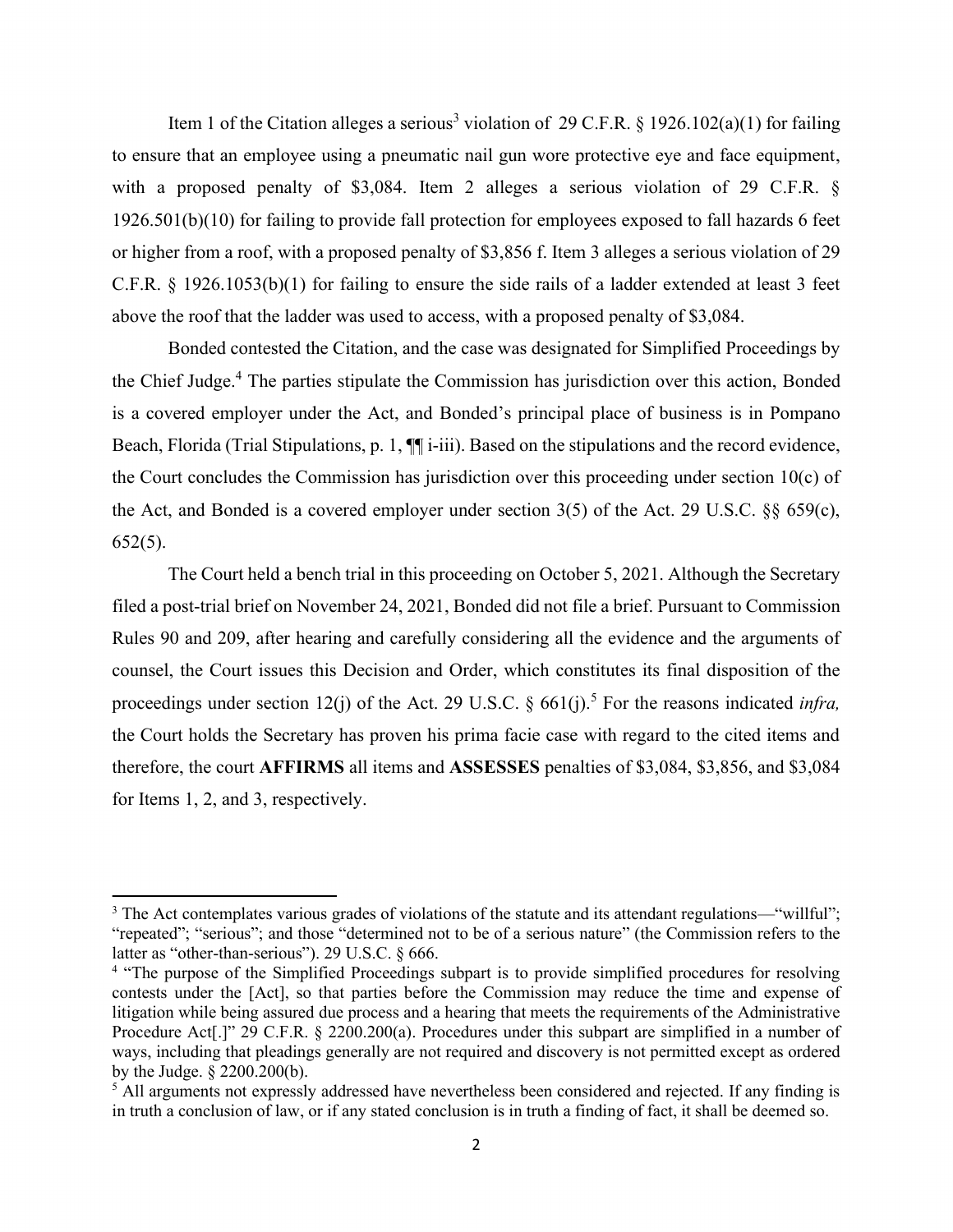#### **II. BACKGROUND**

On January 30, 2020, a CSHO observed three men atop the roof of a one-story commercial building in Hollywood, California. He did not see any method of fall protection in use. The CSHO called OSHA's Fort Lauderdale area office and received authorization to inspect the worksite under the agency's regional emphasis program for falls in construction (Tr. 29-30). The CSHO met with Bonded owner Blake Koch (one of the three men he observed on the roof) and obtained photos, measurements, and signed interview statements from the workers (Tr. 32, 35). The CSHO transcribed the workers' oral responses to his questions for the interview statements (Tr. 34-35).

According to his interview statement, Koch declared,

I am the owner of the company. I direct the work of the employees. I can stop unsafe work. We are doing roof repair. I was onsite when OSHA arrived.

The ladder was not 3 feet above the roof. I will correct the ladder. The ladder was tied off.

My fall protection plan is roof anchors, ropes, fall harnesses, and rope grabs. The fall protection plan was not in effect upon my arrival at approximately 10:15 a.m. Josh was using a Bosch nail gun approximately 2 feet from the roof's edge.

I do not know why the employees did not have the fall protection plan in effect because they arrived at approximately 8:30. The fall protection plan went into effect after OSHA's arrival. The employees are trained in the recognition of fall hazards in construction.

If an employee were to fall approximately 15 feet to the ground and land on his head he could die or sustain serious injuries. The glasses Josh was wearing while operating the nail [gun] are not the proper safety certified glasses. He could sustain an eye scratch if not wearing the proper glasses. I am going to buy the proper glasses today. The roof to ground where Josh was working is 14 feet, 8 inches.

(Exh. C-5, pp. 1-2.)

The signed interview statement of Joshua Tharp says,

I was near the roof's edge without fall protection. I did not have the proper eye protection on when using a nail gun. The ladder did not extend 3 feet above the roof. The owner Blake was onsite.

(Exh. C-7, p. 1.)

Juan Torres was an assistant area director for OSHA in its Fort Lauderdale office at the time of the inspection and supervised the CSHO (Tr. 21-23, 28).<sup>6</sup> Torres reviewed the Bonded case file and recommended the Citation be issued (Tr. 30-35, 46). The Secretary issued the Citation to Bonded on March 6, 2020.

 $6$  At the time of the trial, Torres was an assistant area director in OSHA's Orlando area office (Tr. 21).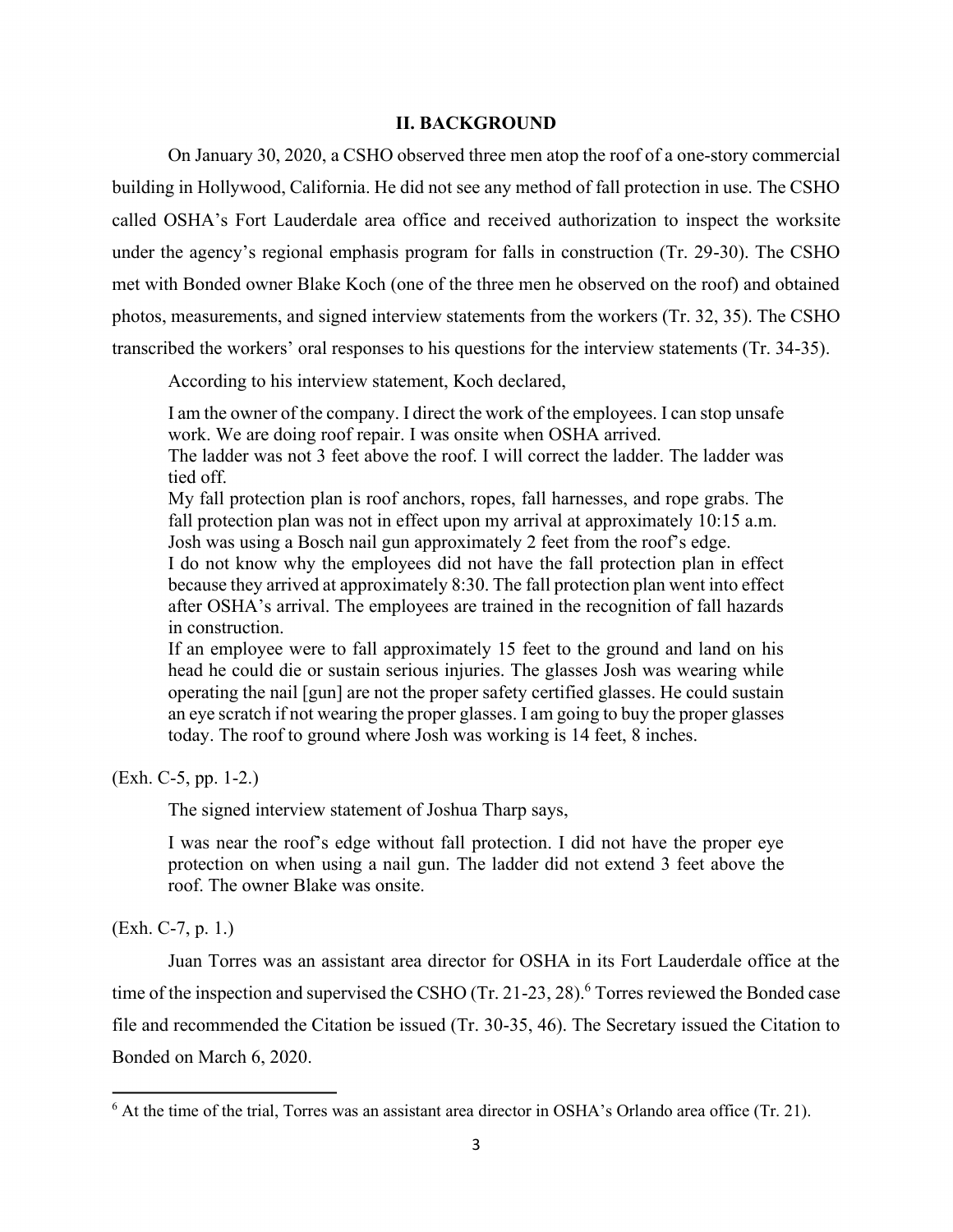# **Conduct of the OSHA Inspection**

Only two witnesses testified at trial: Assistant area director Torres and Bonded' owner Koch. The Secretary called assistant area director Torres as a witness primarily to identify proffered exhibits as documents from OSHA's case file on Bonded (Tr. 26-27). Torres was not onsite the day of the inspection and could not testify regarding the CSHO's interaction with Bonded's employees (Tr. 25-26, 28). The lack of the CSHO's testimony created gaps in the record and left some of Bonded's allegations about the conduct of the inspection unanswered.

In his opening statement, Koch questioned the propriety of the OSHA inspection.

[A]ll the citation [items] should be vacated because . . . an inspection was never performed. The inspector never got out of the vehicle. He never inspected anything. He was at the 7-Eleven across the street having coffee, looked over to my jobsite and told me he decided to come over there and see what's going on.

 $(Tr. 17.)$ <sup>7</sup>

Koch also claims that as the CSHO sat in his vehicle, he would beep the horn at Koch and his employees to summon them. The CSHO would then instruct the employee to take photos of specified areas with his camera and to take certain measurements  $(Tr. 138)$ .<sup>8</sup> Koch argues this is contrary to the guidelines set out in OSHA's Field Operations Manual (FOM), which is designed to be used as "a reference document for field personnel, providing enforcement policies and procedures in conducting OSHA investigations." United States Department of Labor, Field Operations Manual, https://www.osha.gov/enforcement/directives/cpl-02-00-164/chapter-1.

Because the CSHO did not attend the trial, he was not available to confirm or refute Koch's allegations. His alleged failure to follow the procedures set out in the FOM would not, however, invalidate the legitimacy of the inspection.

<sup>&</sup>lt;sup>7</sup> Koch also argued in his opening statement that the Secretary had withdrawn Items 1 and 2 of the Citation. He stated, "I'm kind of confused because . . . [the Secretary] vacated those first two citation[items] for safety eyewear and for the ladder. And now we're arguing them again. . . . So that leaves one citation [item] to argue." (Tr. 15.) The Secretary clarified that his offer to vacate Items 1 and 2 of the Citation was made during an informal conference when the parties were attempting to settle the Citation. Koch declined to accept the offer (Tr. 16-18). Koch confirmed no agreement was reached between the parties (The Court: "Mr. Koch, you never accepted that offer; is that correct?" Koch: "No, your Honor. I didn't have time to accept it." (Tr. 19)). The Court concludes the Secretary did not withdraw Items 1, 2, and 3 of the Citation, which remain at issue in this proceeding.

<sup>8</sup> Several of the photographic exhibits show Koch and the two other Bonded employees on the roof of the building, demonstrating that Bonded employees did not take all of the photos submitted in the casefile (Exhs. C-10, C-12, C-14).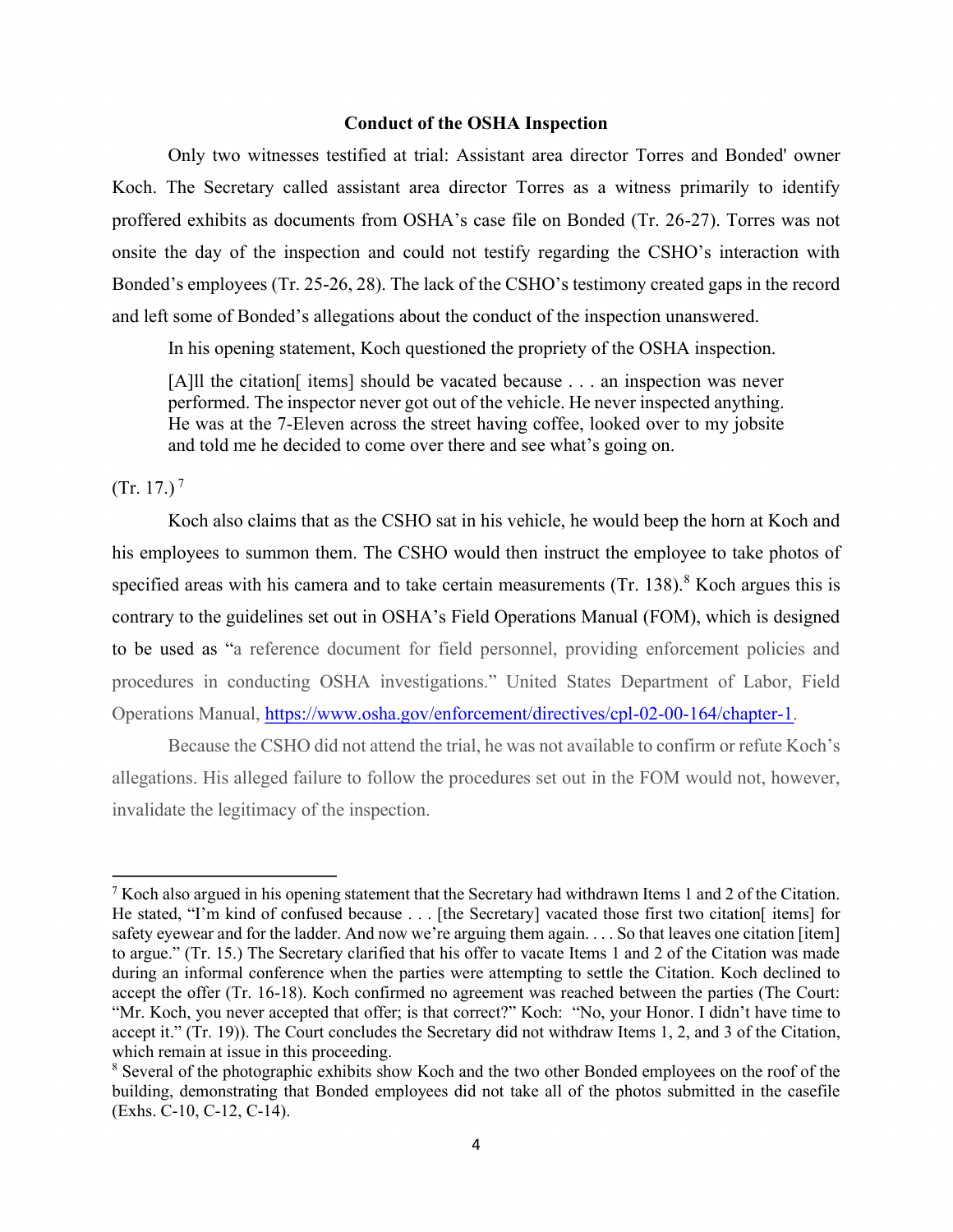[T]he guidelines provided by the manual are plainly for internal application to promote efficiency and not to create an administrative straightjacket. They do not have the force and effect of law, nor do they accord important procedural or substantive rights to individuals. *See Brennan v. Ace Hardware Corp*., 495 F.2d 368, 376 (8th Cir. 1974) (Labor Department field operations handbook for Employment Standard Administration compliance officers)[.]

*FMC Corp*., No. 13155, 1977 WL 7715, at \*4 (OSHRC Aug. 4, 1977). "[T]he *FOM* does not ordinarily create rights or defenses for employers . . .inasmuch as OSHA compiled the *FOM* as a guide for OSHA compliance personnel." *Johnson Controls, Inc.*, No. 89-2614, 1993 WL 35627, \*13, n. 8 (OSHRC Feb. 3, 1993). While the CSHO's inspection of Bonded's worksite, if conducted as Koch alleges, was not exemplary, it does not provide grounds for vacating the cited items. The Court concludes Bonded's argument that the CSHO's failure to follow the FOM's policies and procedures invalidates the inspection is without merit.

### **III. ANALYSIS**

The fundamental objective of the Act is to prevent occupational deaths and serious injuries. *Whirlpool Corp. v. Marshall*, 445 U.S. 1, 11 (1980). The Act "establishes a comprehensive regulatory scheme designed 'to assure so far as possible safe and healthful working conditions' for 'every working man and woman in the Nation.'" *Martin v. Occupational Safety and Health Review Comm'n (CF&I Steel Corp.)*, 499 U.S. 144, 147 (1991) (*quoting* 29 U.S.C. § 651(b)). "The Act charges the Secretary with responsibility for setting and enforcing workplace health and safety standards." *Id*. Meanwhile, the Commission is assigned to carry out adjudicatory functions under the Act and serves "as a neutral arbiter and determine whether the Secretary's citations should be enforced over employee or union objections." *Cuyahoga Valley Ry. Co. v. United Transp. Union,* 474 U.S. 3, 7 (1985) (per curiam). Thus, Congress vested the Commission with the "adjudicatory powers typically exercised by a court in the agency-review context." *CF&I Steel Corp*., 499 U.S. at 151.

"To implement its statutory purpose, Congress imposed dual obligations on employers. They must first comply with the 'general duty' to free the workplace of all recognized hazards." ComTran Grp., Inc. v. U.S. Dep't of Labor, 722 F.3d 1304, 1307 (11th Cir. 2013).<sup>9</sup> "They also

<sup>9</sup> The employer or the Secretary may appeal a final decision and order to the federal court of appeals for the circuit in which the violation allegedly occurred or where the employer has its principal office, and the employer also may appeal to the D.C. Circuit. *See* 29 U.S.C. §§ 660(a) and (b). Here, the violation occurred in Hollywood, Florida, in the Eleventh Circuit, and Bonded's principal place of business is located in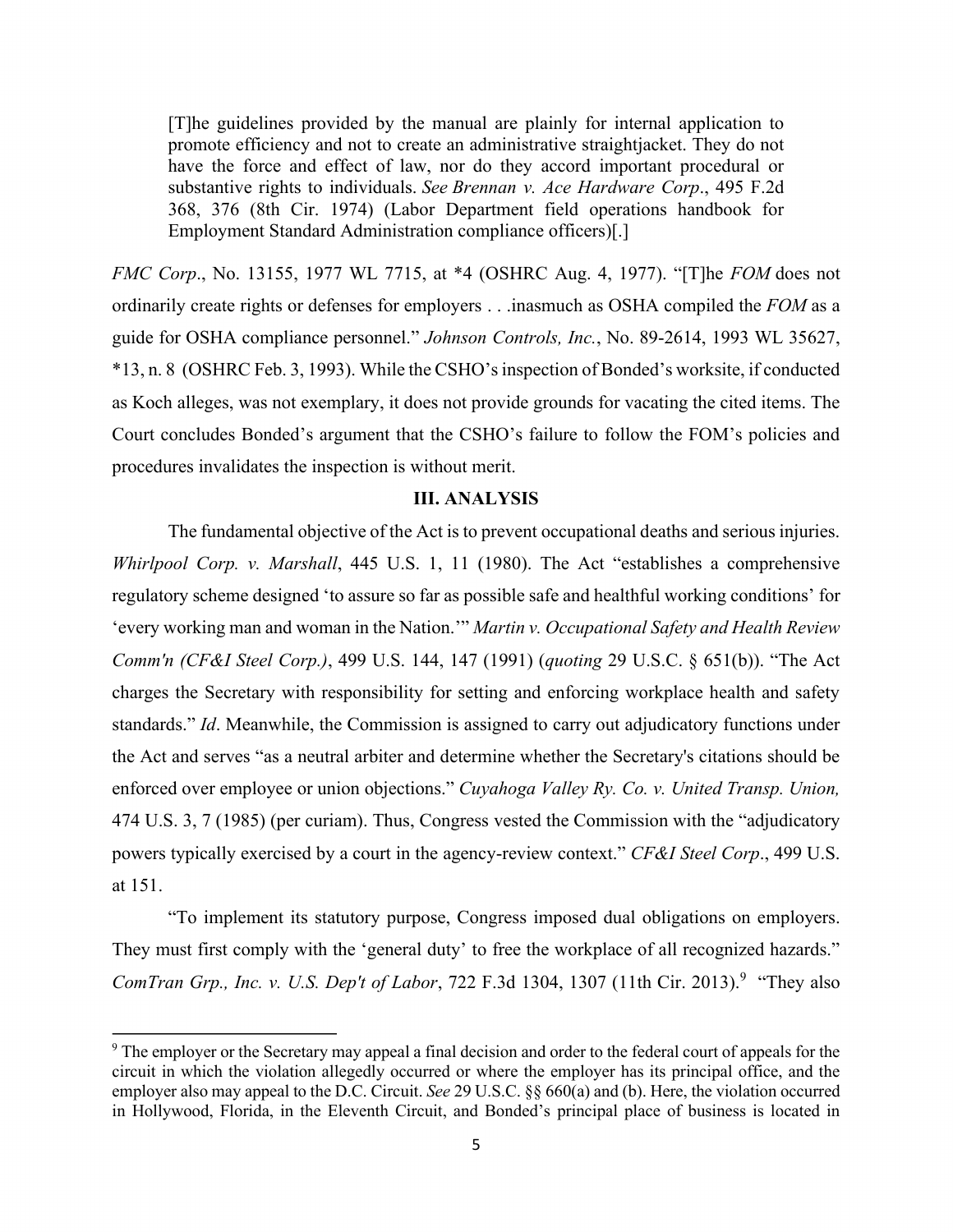have a 'special duty' to comply with all mandatory health and safety standards." (*Id*.) With respect to the latter, Congress provided for the promulgation and enforcement of the mandatory standards through a regulatory scheme that divides responsibilities between two federal agencies." (*Id.*) "The Secretary establishes these standards through the exercise of rulemaking powers." *CF & I Steel Corp*., 499 U.S. at 147. *See* 29 U.S.C. § 665.

Under the law of the Eleventh Circuit where this case arose, a violation of an OSHA standard is established by showing "(1) that the regulation applied; (2) that it was violated; (3) that an employee was exposed to the hazard that was created; and importantly, (4) that the employer 'knowingly disregarded' the Act's requirements." *ComTran Grp., Inc.*, 722 F.3d at 1307.

# **A. Item 1: Alleged Serious Violation of § 1926.102(a)(1)**

Item 1 alleges that on or about January 30, 2020, a Bonded employee "was exposed to an eye injury while using a pneumatic nail gun without the proper eye protection." (Exh. C-1, p. 1.) The cited standard mandates that the employer shall ensure that each affected employee "uses appropriate eye or face protection when exposed to eye or face hazards from flying particles, molten metal, liquid chemicals, acids or caustic liquids, chemical gases or vapors, or potentially injurious light radiation." 29 C.F.R. §1926.102(a)(1).

# **(1) The Cited Standard Applies**

The cited standard is found in *Subpart X—Personal Protective and Life Saving Equipment* of the construction standards, which mandates "[p]rotective equipment, including personal protective equipment for eyes ... shall be provided ... wherever it is necessary by reason of hazards of processes ... encountered in a manner capable of causing injury or impairment in the function of any part of the body through ... physical contact." 29 C.F.R. § 1926.95(a).

Generally, an OSHA standard presumes a hazard and the Secretary is not required to establish one exists as part of his burden of proof. However, when a standard specifies it applies only when a hazard is present, such as a personal protective equipment (PPE) standard like the cited standard, the Secretary's burden also includes "demonstrating that there is a significant risk

Pompano Beach, Florida, also in the Eleventh Circuit. *See* 29 U.S.C. § 660(b). The Commission has held that where it is highly probable that a case will be appealed to a particular circuit, it generally has applied the precedent of that circuit in deciding the case— even though it may differ from the Commission's precedent. *Kerns Bros. Tree Serv*., 18 BNA OSHC 2064, 2067 (No. 96-1719, 2000). The Court therefore applies the precedent of the Eleventh Circuit in deciding the case where it is highly probable the case would be appealed.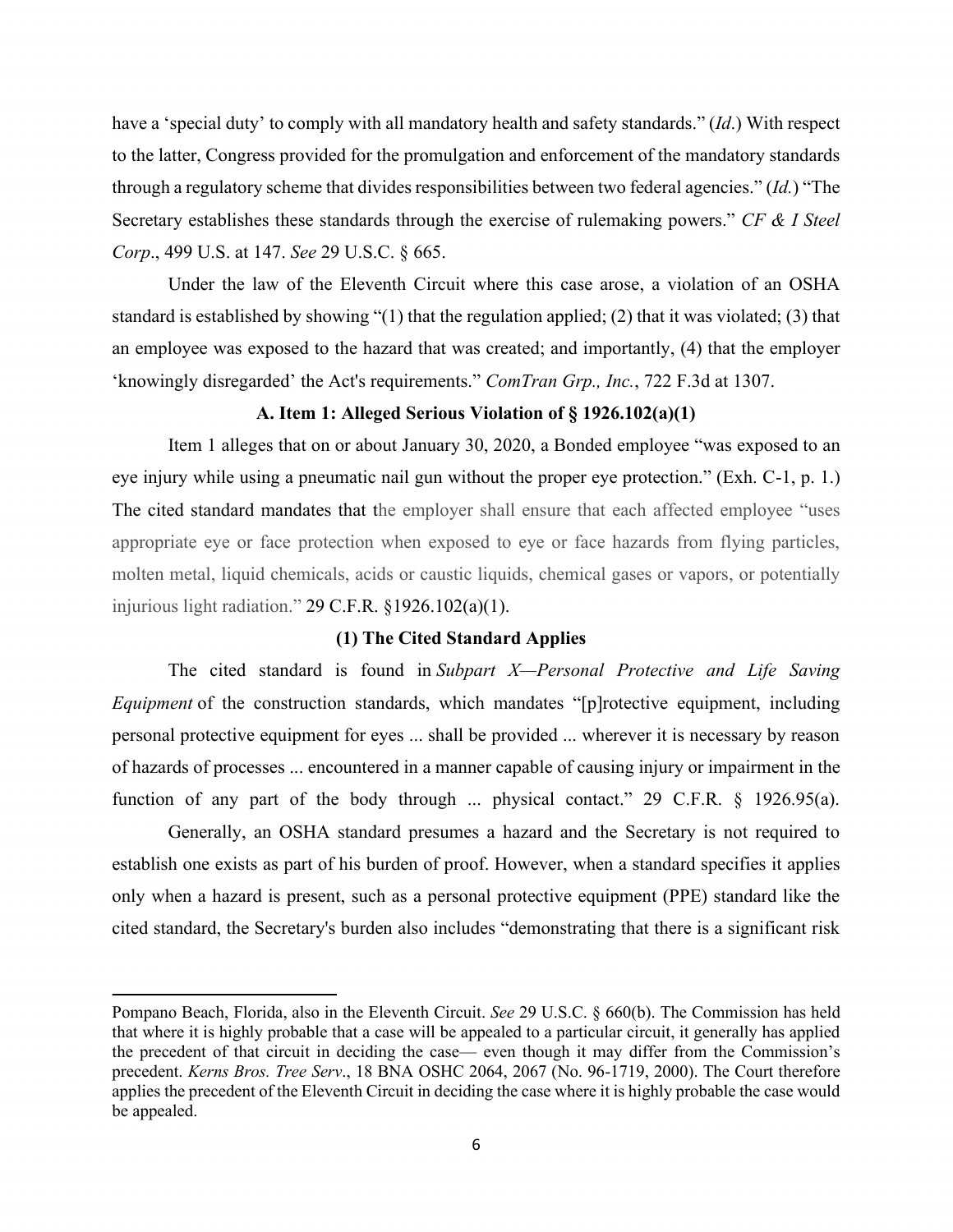of harm" and that "the employer had actual knowledge of a need for protective equipment, or that a reasonable person familiar with the circumstances surrounding the hazardous condition, including any facts unique to the particular industry, would recognize a hazard requiring the use of PPE." *Wal-Mart Distribution Ctr. # 6016*, No. 08-1292, 2015 WL 2066206, at \*4 (OSHRC April 27, 2015), *aff'd in pertinent part, rev'd in part on other grounds*, 819 F.3d 200 (5th Cir. 2016).

Here, Tharp was using a pneumatic nail gun, potentially creating projectiles from ricocheted nails and wood chips. Torres testified that when an employee uses a nail gun, "the nail could . . . hit something, strike a piece of metal . . . or it could actually chip a piece of whatever it's being protruded into [,] . . . causing a laceration on a person's face or potentially the eyes." (Tr. 48-49.) The Commission has recognized "the eye is an especially delicate organ and … any foreign material in the eye presents the potential for injury." *Vanco Constr. Inc.,* No. 79-4945, 1982 WL 22670, at \*2 (OSHRC Dec. 22, 1982), (citing *Sterns– Roger, Inc*., No. 76-2326), 1979 WL 8520, at \*2 (OSHRC Oct. 31, 1979), *aff'd*, 723 F.2d 410 (5th Cir. 1984).

A reasonable person familiar with the construction industry would recognize that using a pneumatic nail gun creates a hazard of flying particles to the eyes of the employee. A reasonable person would be aware protective eyewear is required in this circumstance. The Secretary has established the cited standard applied to the cited conditions.

### **(2) Bonded Violated the Cited Standard**

It is undisputed that on January 30, 2020, Joshua Tharp was using a pneumatic nail gun at Bonded's worksite, and he was wearing glasses. The issue is whether the eyewear was protective against flying particles, including nails and wood chips. In the Violation Worksheet for Item 1, the CSHO wrote that Tharp "was wearing sunglasses," rather than approved safety eyewear, while using a pneumatic gun (Exh. C-2, p. 2).

Koch disputed the CSHO's description at trial. He provided an alternative version of his employees' use of eyewear. Koch stated the CSHO honked the horn as he sat in his vehicle and asked Koch to bring him "those goggles those guys have on." (Tr. 179.) Koch complied and the CSHO then told him the goggles had too much tar on them so he could not determine if they were safety goggles. Koch later went to his office and took photos of the new goggles he had on hand and emailed them to the CSHO (Tr. 179-80).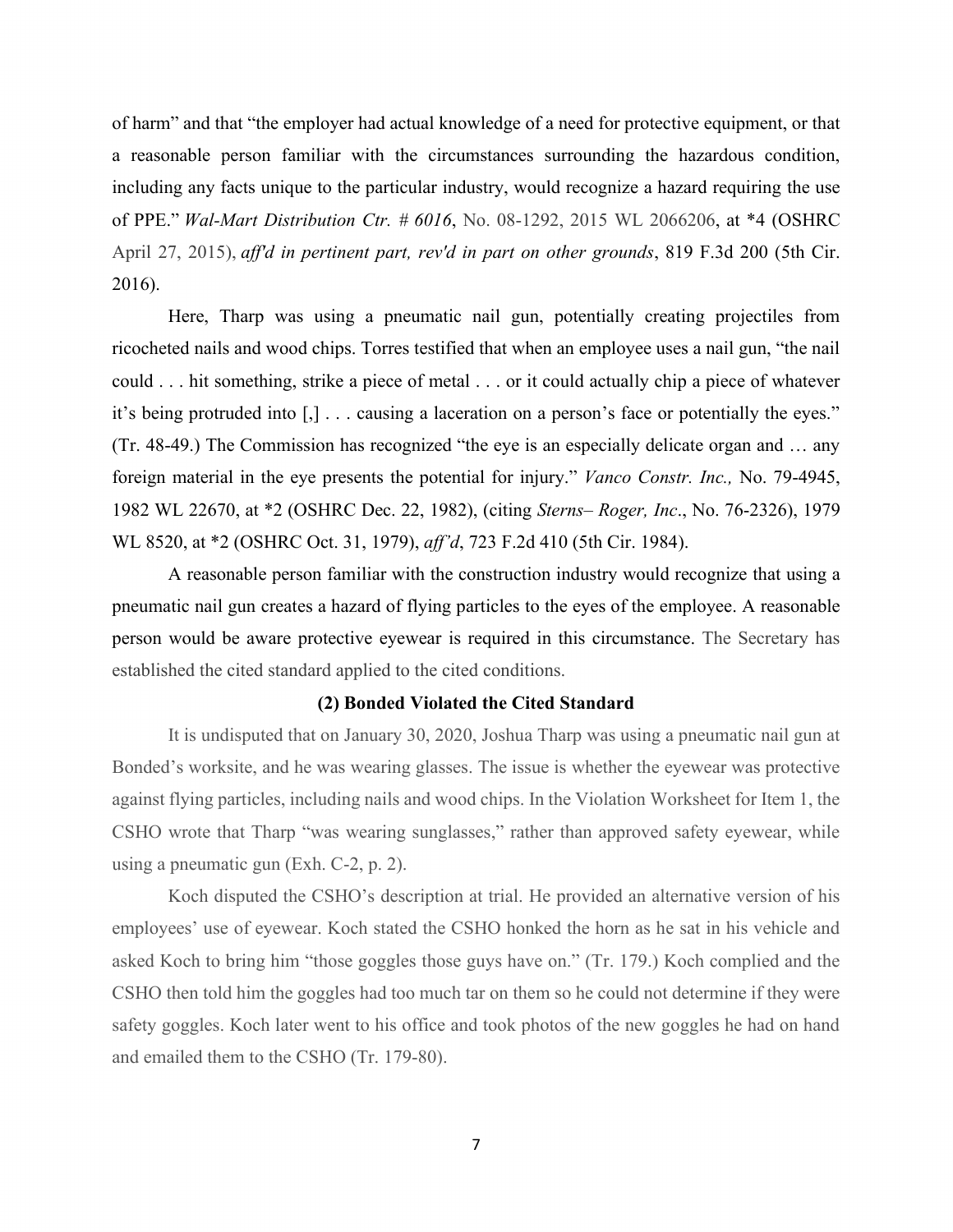Koch's trial testimony conflicts with his interview statement, which states, "The glasses Josh was wearing while operating the nail [gun] are not the proper safety certified glasses. He could sustain an eye scratch if not wearing the proper glasses. I am going to buy the proper glasses today" (Exh. C-5, p. 2). When presented with his interview statement, Koch agreed he had signed it and initialed each page, but he denied the written statement reflected his responses to the CSHO. He contends he did not read the statement before initialing and signing it (Tr. 69-70). The Secretary's counsel examined Koch at length regarding signing the written statement prepared by the CSHO that Koch asserts he did not read (Tr. 128-37). Koch's excuse is that he was busy. "I was in a rush. I was in the middle of a jobsite. I was on the roof working with the men. He beeped his horn and asked me to come down, sign some documentation. I signed it and went back up on the roof." (Tr. 138.) Further, in Joshua Tharp's interview statement, he admits says, "I did not have the proper eye protection on when using a nail gun." (Exh. C-7, p. 1.)  $^{10}$ 

Koch started Bonded in 2007 (Tr. 133). As the owner and operator of a roofing business, Koch is required to negotiate and execute contracts, meet payroll, and file employment paperwork. It is expected that an experienced businessperson would understand the significance of his or her signature or initials on business or government documents, especially one that states, as does Koch's witness statement,

I declare under penalty of perjury under the laws of the United States of America that this statement is true and correct to the best of my knowledge. I understand it is a felony under 18 U.S.C. § 1001 to knowingly and willfully make a false statement or omit material facts in relation to a federal investigation.

<sup>&</sup>lt;sup>10</sup> Koch objected to the Secretary's motion to admit Tharp's statement, claiming Tharp "did not know what he was signing." (Tr. 116). Koch confirmed, however, that Tharp signed the interview statement. "I do verify his signature. I've seen that signature before. That's definitely his signature." (Tr 116.) The Court overruled Koch's objection. Koch introduced another statement from Tharp, written at his request and signed on July 7, 2020. It states in pertinent part, "I had eye protection on the whole time I was working." (Exh. R-2, p. 2.) The Court finds Tharp's signed interview statement taken by the CSHO the day of the inspection to be more credible than the statement submitted by Tharp to Koch, his employer, five months later. Koch takes particular issue with two sentences in his interview statement: "The fall protection plan was not in effect upon my arrival at approx.. 10:15 a.m.," (Exh. C-5, p. 1) and "[Employees Tharp and Webb] arrived at approximately 8:30" (Exh. C-5, p. 2). Koch argues he was on the worksite before 8:30 and his employees "followed me to the job. . . . I was there from the get-go of the job to meet the inspectors to shut down the gas pumps." (Tr. 67.) One possible reason for the discrepancy is that the CSHO's Inspection Report shows he arrived at Bonded's worksite at 10:00 a.m. and held the opening conference at 10:15 a.m." (Exh. C-17, p. 1.) He may have mixed up his timeline with Koch's when writing the responses. However, this potential error does not aid Koch's case. If Koch's claim is accepted, it extends the time he was onsite and had actual knowledge of the violative conditions.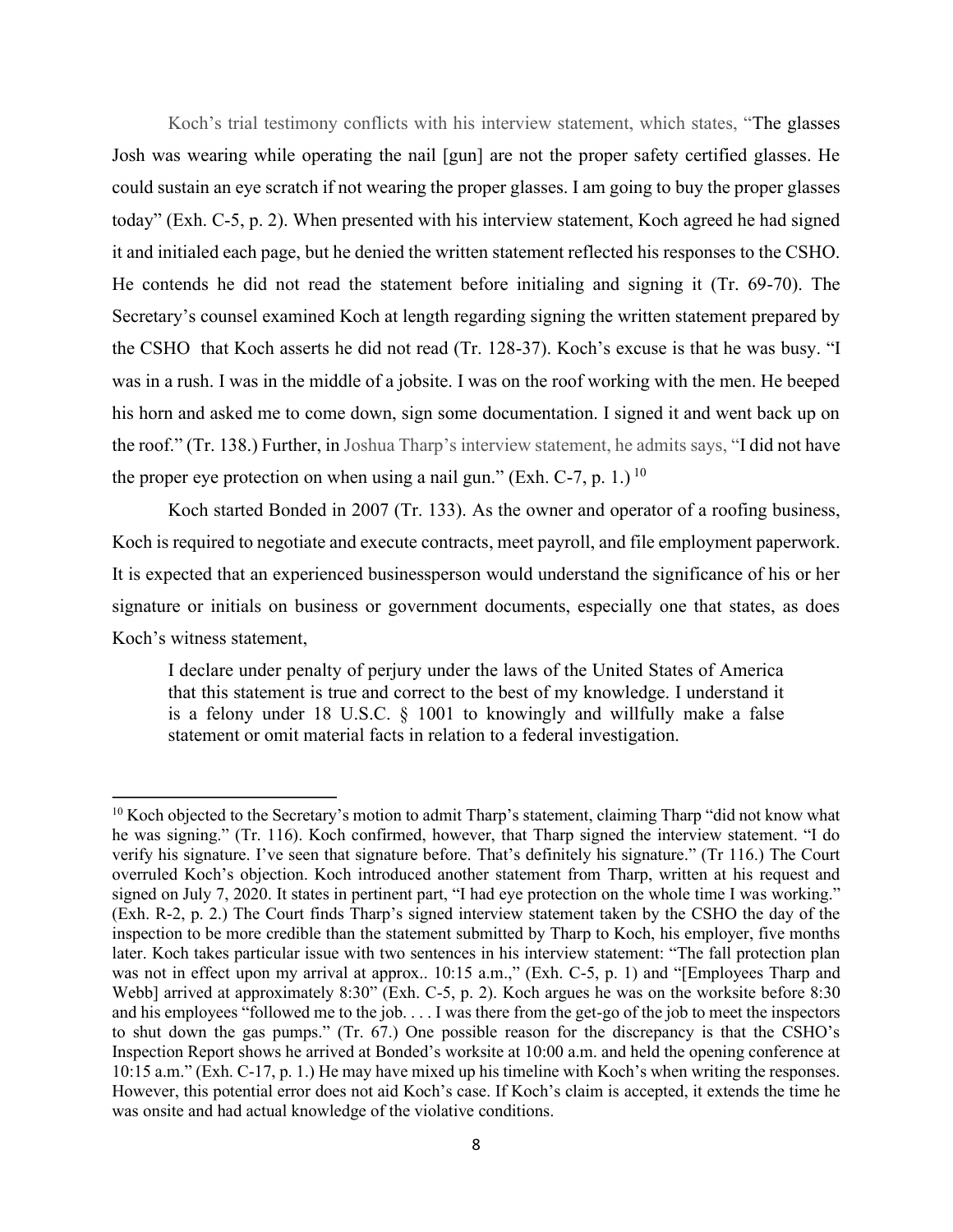(Exh. C-3, p. 3.) (initialed by Koch.) The Court finds Koch's original signed interview statement taken by the CSHO the day of the inspection to be more credible than Koch's trial testimony. The Court concludes Tharp was not wearing appropriate protective eyewear while using a pneumatic nail gun at Bonded's worksite on January 30, 2020. Bonded violated § 1926.102(a)(1).

# **(3) Bonded Employees Were Exposed to a Hazard**

Failure to wear appropriate protective eyewear exposed Tharp to the hazard of "scratches and lacerations" to his eyes (Tr. 48). Exposure is established.

# **(4) Bonded Knew of the Violative Condition**

"The Secretary may prove that an employer had knowledge of a violation in one of two ways—(1) by imputing the actual or constructive knowledge of a supervisor or (2) by demonstrating constructive knowledge based on the employer's failure to implement an adequate safety program." *ComTran,* 722 F.3d at 1311. An example of actual knowledge is where a supervisor directly sees a subordinate's misconduct." *ComTran,* 722 F.3d at 1307–08. "An example of constructive knowledge is where the supervisor may not have directly seen the subordinate's misconduct, but he was in close enough proximity that he should have." *ComTran,* 722 F.3d at 1308. Based on Koch's presence on worksite at the time of the inspection and his signed interview statement, the Court concludes Koch had actual knowledge of the violative condition. The Secretary has established Bonded knew Tharp was not wearing appropriate protective eyewear. Bonded was in violation of  $\S$  1926.103(a)(1) on January 30, 2020, at its worksite in Hollywood, Florida.

#### **Characterization of the Violation**

The Secretary characterized the violation as "serious." A violation is a "serious" one "if there is a substantial probability that death or serious physical harm could result from" the violative condition. 29 U.S.C.  $\S$  666(k). "This means that the Secretary must show that death or serious physical harm is a probable consequence *if* an accident results from the violative condition—he is not required to show that an accident is itself likely." *Home Rubber Co., LP,* No. 17-0138, 2021 WL 3929735, at \*5 (OSHRC Aug. 26, 2021) (emphasis in original) (citations omitted). Here, Tharp's use of a nail gun without appropriate protective eyewear establishes "a potential for eye injury, given the considerable vulnerability of the eye*." Vanco Constr., Inc.* 1982 WL 22670, at \*3. Item 1 is appropriately characterized as serious.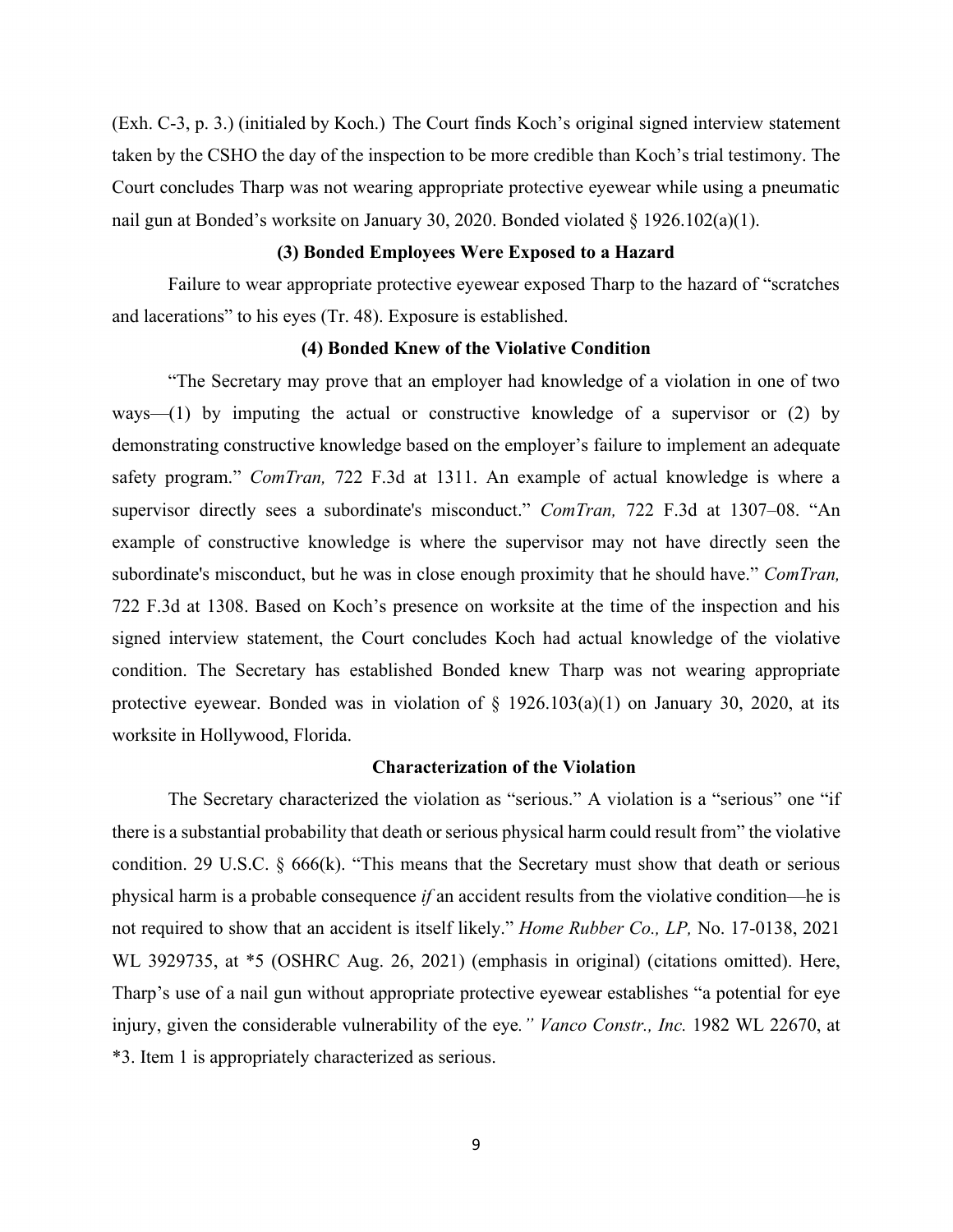## **B. Item 2: Alleged Serious Violation of § 1926.501(b)(10)**

Item 2 alleges that on or about January 30, 2020, Bonded employees "were exposed to an approximate 14.8 feet fall hazard while in the process of performing roofing work." (Exh. C-1.) The cited standard mandates in pertinent part that each employee engaged in roofing activities on low-slope roofs, with unprotected sides and edges 6 feet or more above lower levels "shall be protected from falling by guardrail systems, safety net systems, personal fall arrest systems, or a combination of warning line system and guardrail system, warning line system and safety net system, or warning line system and personal fall arrest system, or warning line system and safety monitoring system." 29 C.F.R. § 1926.501(b)(10).

# (**1) The Cited Standard Applies**

Subpart M of the construction standards is titled *Fall Protection*. Section 1926.501 of Subpart M is titled *Duty to have fall protection*. Section 1926.501(a)(1) provides the section "sets forth requirements for employers to provide fall protection systems." The cited standard requires the use of fall protection for any employee engaged in roofing activity on a low-sloped roof with unprotected sides and edges 6 feet or more above lower levels. Section 1926.500(b) states, "*Lowslope roof* means a roof having a slope less than or equal to 4 in 12 (vertical to horizontal)."

Bonded does not dispute the roof at issue was low-sloped, and the photographic exhibits support the Secretary's allegation (Exhs. C-8, C-14, C-15, C-16). The distance between the eave of the roof and the ground is approximately 14.8 feet, measured with a steel tape (Exh. C-3, p. 2). The Court concludes  $\S 1926.501(b)(10)$  applies to the cited condition.

# **(2) Bonded Violated the Cited Standard**

The three Bonded employees on the roof, including Koch, were not using fall protection in the form of guardrails, safety nets, or personal fall arrest systems (Exhs. C-8, C-10, C-11, C-14, C-15). Tharp stated, "I was near the roof's edge without fall protection. . . . The owner Blake was onsite." (Exh. C-7, p. 1.)

Koch stated,

My fall protection plan is roof anchors, ropes, fall harnesses, and rope grabs. The fall protection plan was not in effect upon my arrival at approximately 10:15 a.m. . . . I do not know why the employees did not have the fall protection plan in effect because they arrived at approximately 8:30. The fall protection plan went into effect after OSHA's arrival.

(Exh. C-5.)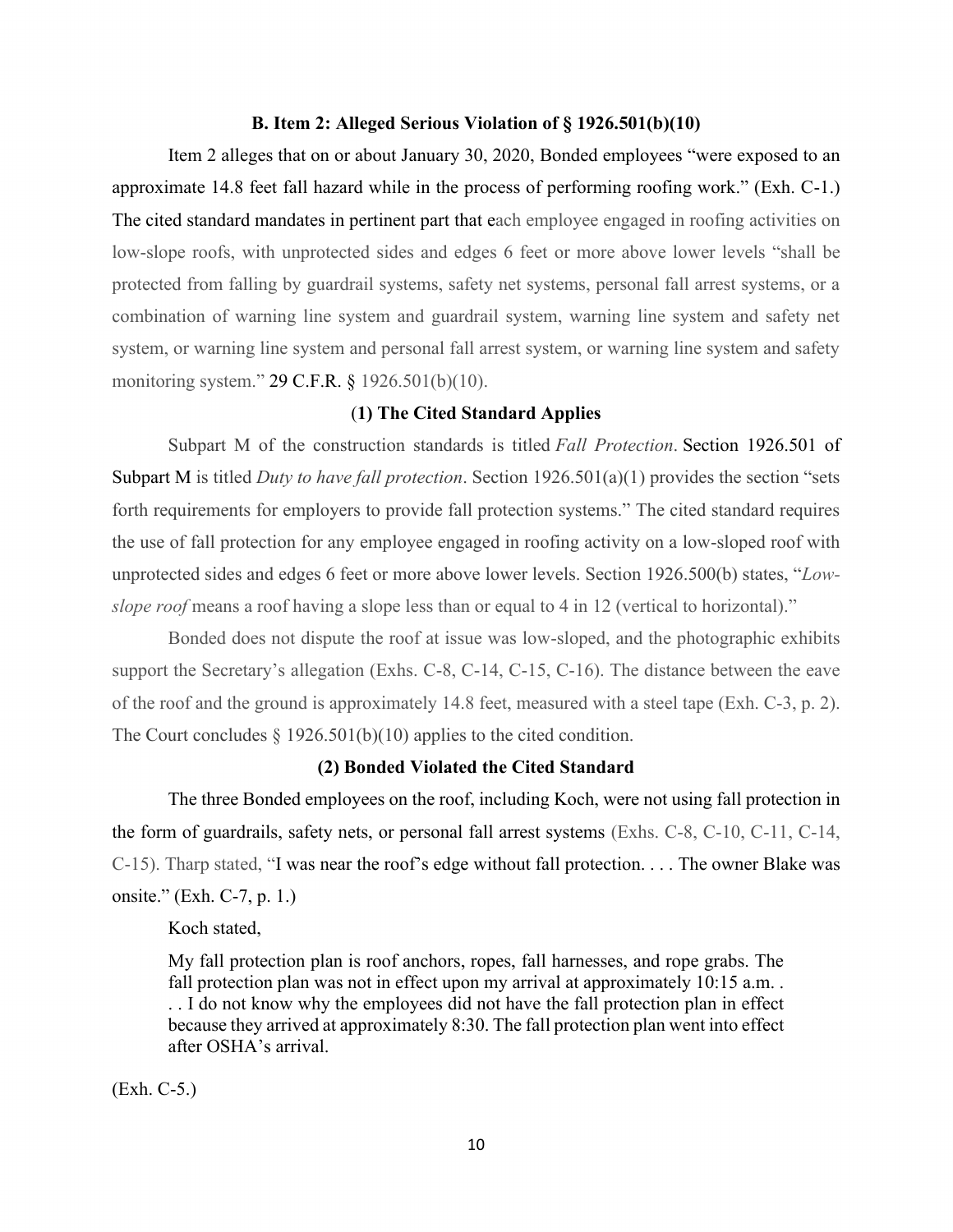The Secretary has established Bonded failed to ensure its employees used fall protection while working on a low-sloped roof more than 6 feet above the lower level. Bonded violated  $\delta$ 1926.501(b)(10).

#### **(3) Bonded Employees Were Exposed to a Hazard**

The three Bonded employees working on the roof at issue were exposed to falls of approximately 14.8 feet, as documented in numerous photographs (Exhs. C-10 through C-15). The Secretary has established Bonded's employees were exposed to fall hazards.

#### **(4) Bonded Knew of the Violative Condition**

In his interview statement, Bonded owner Koch admits he observed his employees were not using fall protection (Exh. C-5). Instead of instructing his employees to stop work and implement fall protection procedures, Koch himself accessed the roof and walked around while talking to his employees (Exhs. C-10 through C-15). The Secretary has established Koch, as owner of the company, had actual knowledge of the failure to use fall protection.

# **Characterization of the Violation**

The Secretary characterized the violation as serious. The Court agrees with Koch's statement: "If an employee were to fall approximately 15 feet to the ground and land on his head he could die or sustain serious injuries." (Exh. C-5.) Item 2 is properly characterized as serious.

# **C. Item 3: Alleged Serious Violation of § 1926.1053(b)(1)**

Item 3 alleges that on or about January 30, 2020, a Bonded employees "were exposed to an 11 feet fall hazard when using an extension ladder which did not extend at least 3 feet above the upper landing surface while gaining access to the roof." (Exh. C-1.) The cited standard mandates in pertinent part that when portable ladders are used for access to an upper landing surface, "the ladder side rails shall extend at least 3 feet (.9 m) above the upper landing surface to which the ladder is used to gain access" or, when such an extension is not possible because of the ladder's length, "then the ladder shall be secured at its top to a rigid support that will not deflect, and a grasping device, such as a grabrail, shall be provided to assist employees in mounting and dismounting the ladder." 29 C.F.R. § 1926.1053(b)(1).

# **(1) The Cited Standard Applies**

The cited standard is found in *Subpart X—Stairways and Ladders* of the construction standards, which "applies to all stairways and ladders used in construction, alteration, repair (including painting and decorating), and demolition workplaces covered under 29 C.F.R. part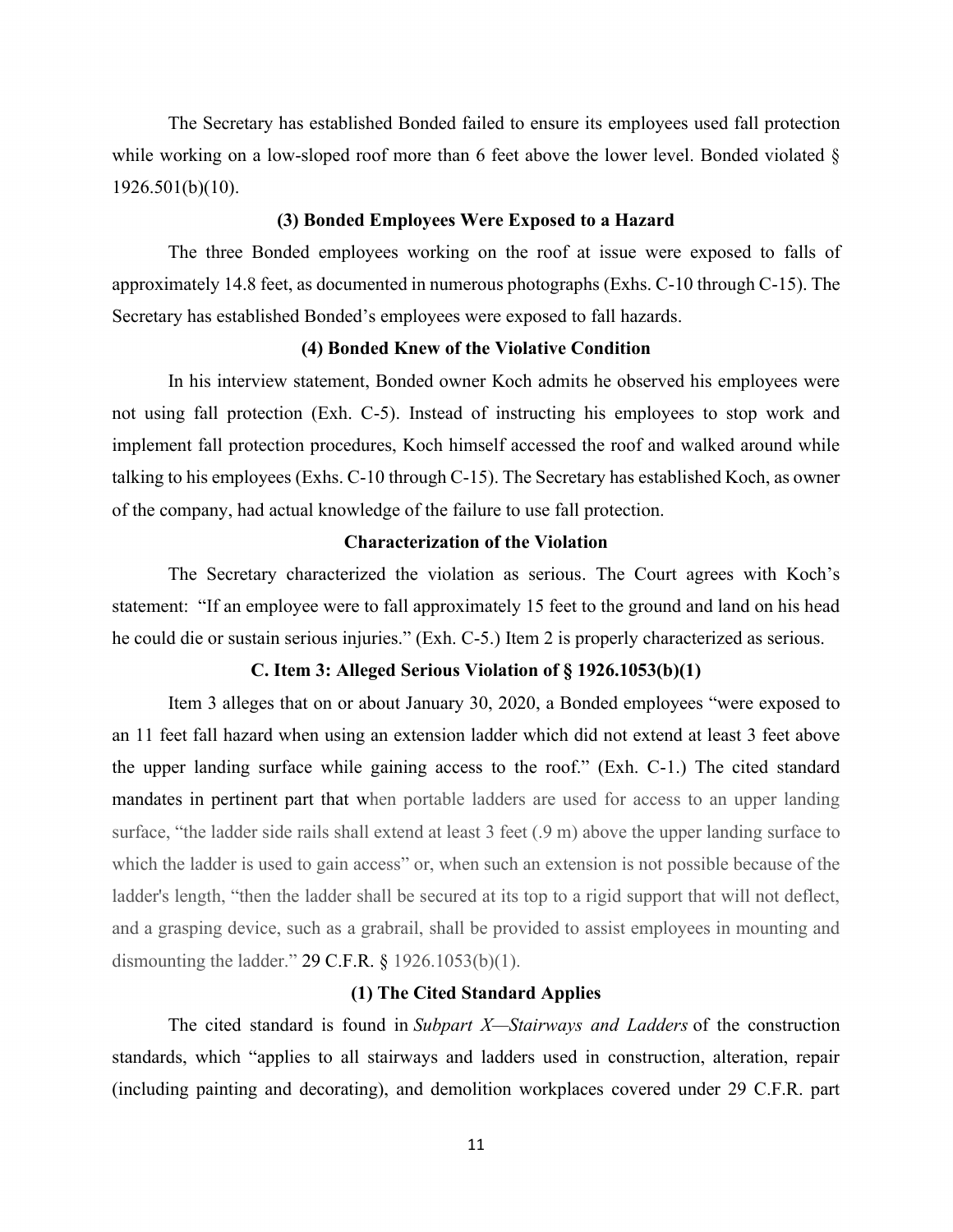1926[.]" 29 C.F.R. § 1926.1050(a). Bonded was under contract to install a roof on a building, a construction activity. The Secretary has established the cited standard applied to the cited conditions.

## **(2) Bonded Violated the Cited Standard**

Exhibit C-16 is a photograph of Bonded's portable ladder leaning against the sloped roof of the building. Due to the roof's slope, the side rail on the left side of the ladder extends above the roofline a few inches more than does the side rail on the right. Assistant area director Torres testified the rungs on standard ladders are spaced one foot apart, and the side rails extend past the top rung "basically about 4 inches to 6 inches." (Tr. 105.) Looking at Exhibit C-16, Torres stated, "[I]t's only one rung above the surface and another 6 inches, so it's estimated to be—an estimated maximum of 12, plus 8, a total of 20 inches." (Tr. 105.) Torres agreed with the Court that the side rail on the left could possible extend as much as 24 inches above the roof (Tr. 105). Both estimations fall below the required 3 feet mandated by the cited standard. Both Koch and Tharp admitted in their interview statements that the ladder was not 3 feet above the roof (Exhs. C-5, C-7).<sup>11</sup> The Court concludes the Secretary established Bonded violated  $\S$  1926.1053(b)(1).

# **(3) Bonded Employees Were Exposed to a Hazard**

The portable ladder was the only means the three employees used to access and descend from the roof, and they did so multiple times. Each time, the employees were exposed to the hazard of falling while mounting or dismounting the ladder. Exposure to the cited hazard is established.

# **(4) Bonded Knew of the Violative Condition**

Koch was onsite and climbed up and down the ladder numerous times. The Secretary has established Koch had actual knowledge of the violative condition, and Koch's knowledge is imputed to Bonded. The Secretary has established Bonded violated the cited standard.

# **Characterization of the Violation**

The Secretary characterized the violation as serious. Torres explained that a fall hazard is created when the siderails of a ladder to not extend 3 feet or more above the landing surface.

 $11$  At trial, Koch argued the white trim (from which Torres was estimating the extension of the ladder) was not the upper landing surface, but a "super gutter" that was raised 5 or 6 inches above the roof (Tr. 107). Koch stated he measured the distance between the top of the left side rail and the roof to be 38 inches, in compliance with the cited standard (Tr. 107). Koch did not mention this fact until trial and he presented no photographic evidence in support of his contention. The Court concludes Koch's signed interview statement, given the day of the inspection, in which he states the siderails of the ladder did not extend 3 feet or more above the upper landing surface, is more credible than his statement at trial.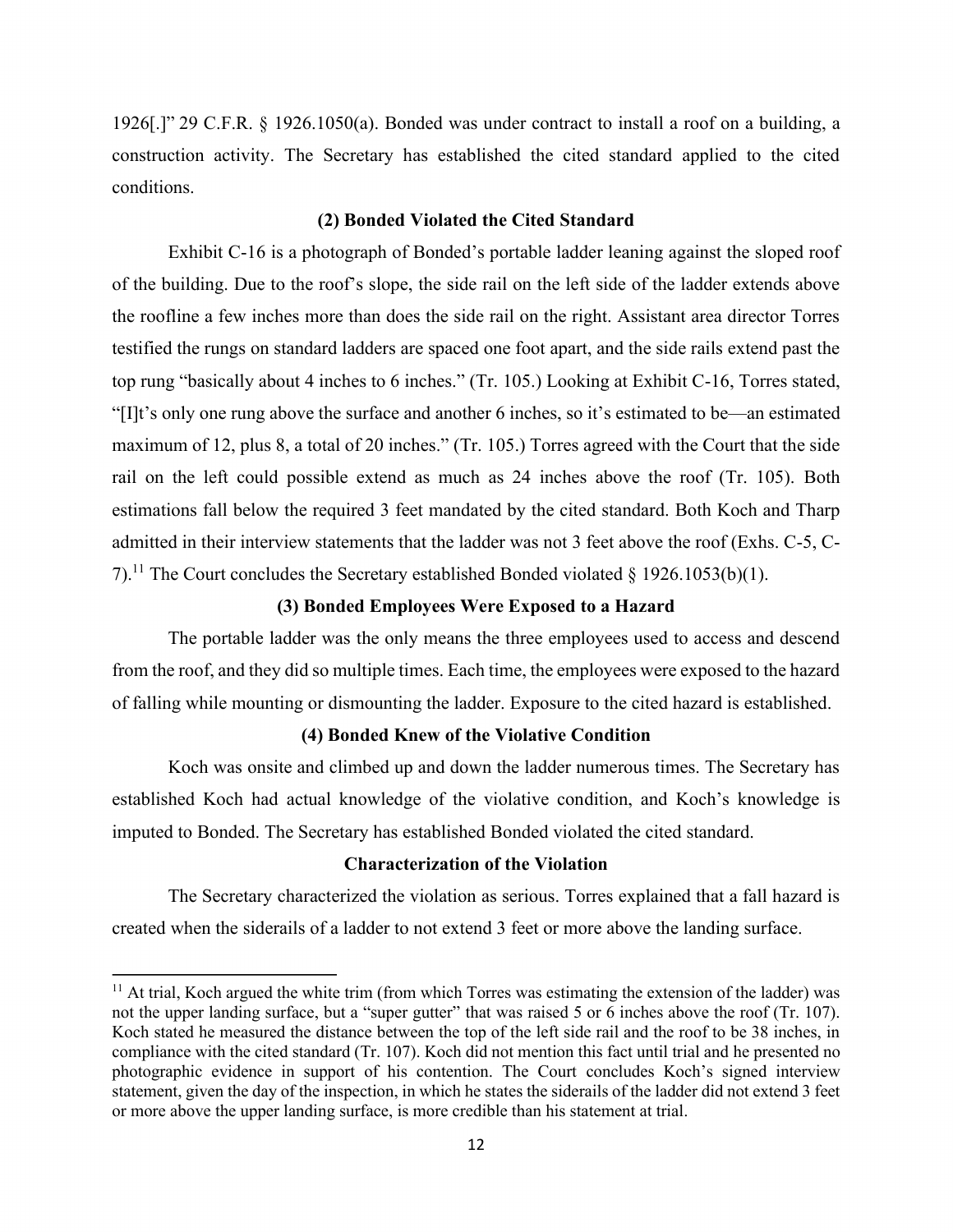[T]he ladder could become displaced moving from one section to the other, or the employee might not have the right grasp of the ladder . . . during the interchange, so the employee could actually fall. . . . It makes it more difficult for the employee to grasp when doing the transfer. And if a person [were] to fall anywhere [from] 6 feet, it is reasonably expected or anticipated that he or she could receive serious injuries.

(Tr. 102.) Item 3 is properly characterized as serious.

# **IV. PENALTY DETERMINATION**

"In assessing penalties, section 17(j) of the OSH Act, 29 U.S.C. § 666(j), requires the Commission to give due consideration to the gravity of the violation and the employer's size, history of violation, and good faith*." Burkes Mech., Inc.,* 21 BNA OSHC 2136, 2142 (No. 04- 0475, 2007). "Gravity is a principal factor in the penalty determination and is based on the number of employees exposed, duration of exposure, likelihood of injury, and precautions taken against injury." *Siemens Energy & Automation, Inc*., 20 BNA OSHC 2196, 2201 (No. 00- 1052, 2005) (citation omitted). "The other factors are concerned with the employer generally and are considered as modifying factors."' *Natkin & Co. Mech. Contractors*, 1 BNA OSHC 1204, 1205 n.3 (No. 401, 1973).

As to each of Citation's items, Bonded had 15 employees at the time of the inspection (Tr. 51, 124). The Secretary proposed a 60% reduction in the penalty amount based upon the company's size for each of the Citation's items (Exhs. C-2, C-3, C-4; Tr. 51), which the Court finds appropriate. No reduction for history or good faith was proposed since there was no history or evidence of good faith, which the Court agrees with.

For Item 1, Tharp was exposed for approximately 30 minutes when using a pneumatic nail gun while not wearing appropriate protective eyewear. He was wearing sunglasses, which is a precautionary measure. Tharp was exposed to scratches and lacerations caused by nails and wood chips (Exh. C-2, p. 2). The gravity of the violation is moderate. Giving due consideration to the appropriateness of the penalty with respect to the size of the business of the employer being charged, the gravity of the violation, the good faith of the employer, and the history of previous violations, for Item 1, the Court finds a penalty of \$3,084 is appropriate.

For Item 2, the three Bonded employees were exposed to falls of 14.8 feet from the roof. Koch stated he, Tharp, and Webb had arrived at approximately 8:30 a.m. The likelihood of injury in the event of a fall was high and potentially fatal. Bonded had taken no precautions against injury.